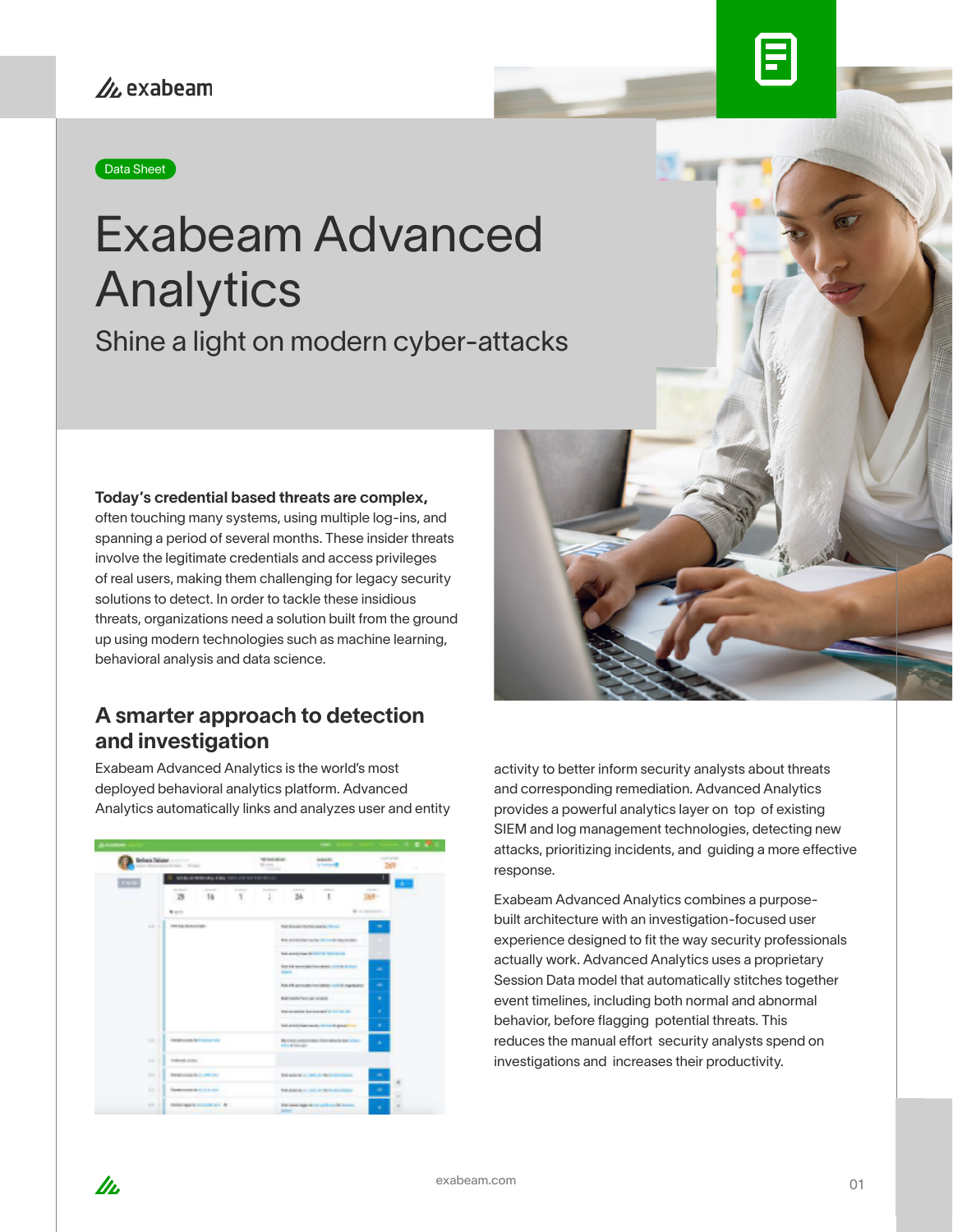## Rapid Time to Value

Regardless of the data type or source, Exabeam makes it easy for customers to make use of all of the information available to them in order to perform a truly comprehensive assessment of the threats on their network. Advanced Analytics can ingest logs from a SIEM or directly from the data sources themselves via Syslog. Customers are able to rapidly deploy and analyze historical logs for quick time to value, or analyze new log sources in Advanced Analytics which may be cost prohibitive to send to their existing SIEM. This flexible data handling delivers a fast time to value of unmatched by other behavioral analytics solutions.

### Compounding Operational and Cost Effeciencies

The benefits of the Advanced Analytics solution are compounded by Exabeam Data Lake and Incident Responder which together provide full end-to-end coverage for data storage, access, analytics, and automated response. Advanced Analytics can be deployed as a standalone solution, or as part of the larger Exabeam Security Intelligence Platform.

#### Key Features

Exabeam provides world class threat detection, prioritizes analyst workloads, and greatly improves SOC productivity. Its key features include:

- User and Entity Behavior Analysis (UEBA) based detection for complex modern threats including credential-based attacks, insider threats, and ransomware
- Pre-constructed session timelines which automate analyst investigation, and make proactive analysis faster and easier
- Intelligent security alert prioritization to ensure analysts can easily find the alerts which require the most attention
- A unique session data model that automatically detects lateral movement including changes of credentials, IP addresses, or devices
- Detection methods within Advanced Analytics are now mapped to the MITRE ATT&CK Framework, offering a common taxonomy for security analysts to label adversary behavior and improving collaboration
- Interoperability with all major SIEM solutions, as well as Exabeam Data Lake and Incident Response solutions
- Ease of setup and use
- Scale-out multi-node architecture
- Supports 500+ data sources out of the box
- Ability to deploy on premises or in the cloud